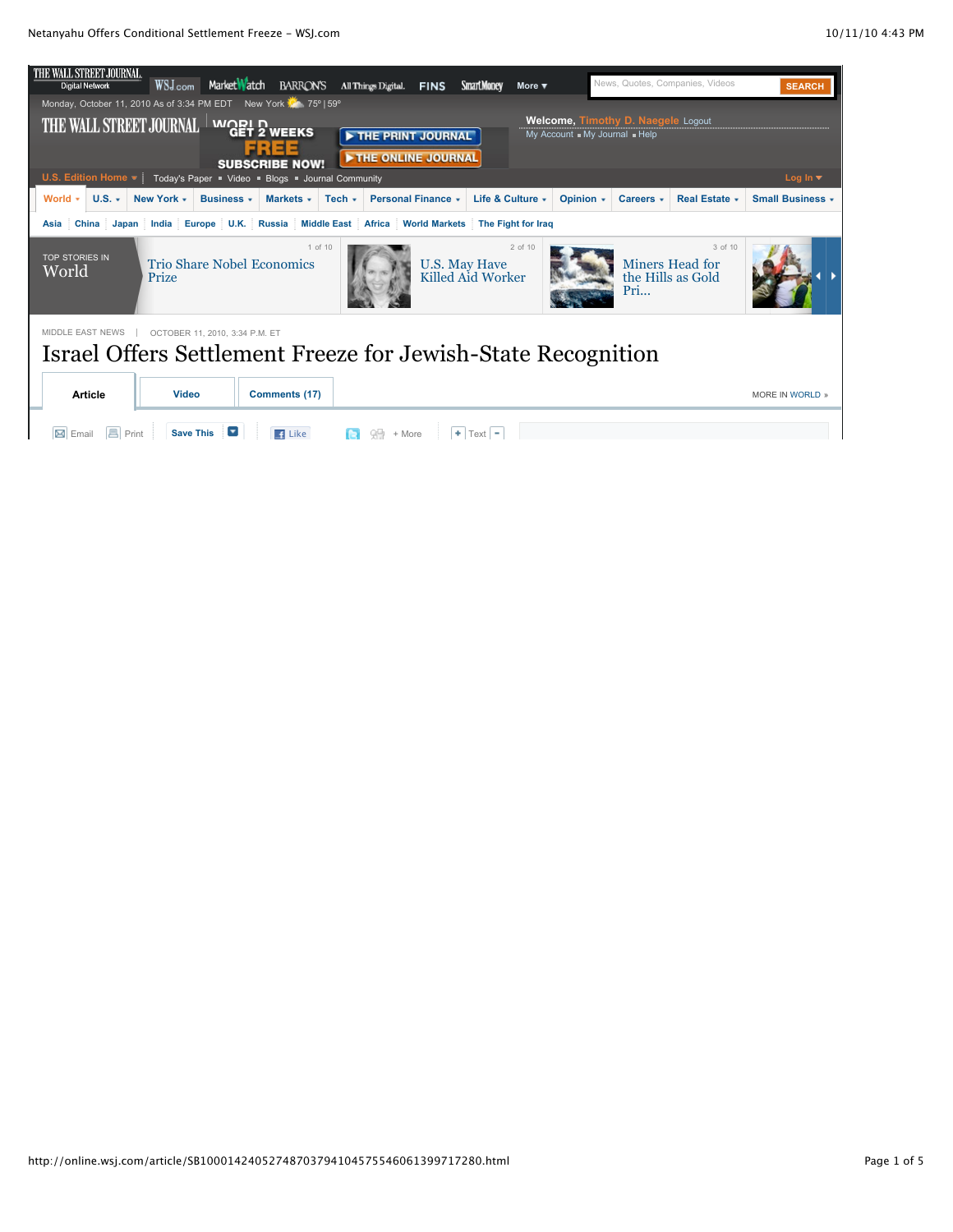**Contract Contract** 

#### By [CHARLES LEVINSON](http://online.wsj.com/search/term.html?KEYWORDS=CHARLES+LEVINSON&bylinesearch=true)

JERUSALEM—Israeli Prime Minister Benjamin Netanyahu said Monday he is willing to restart a partial freeze on Jewish settlement building if the Palestinians recognize Israel as a Jewish state.

and the same state of the same

**Southern Control** 



Israeli Prime Minister Benjamin Netanyahu said he is willing to restart a partial freeze on Jewish settlement building if the Palestinians recognize Israel as a Jewish state. Video courtesy of Fox News.

that monitor settlement activity.



Israeli Prime Minister Benjamin Netanyahu, right, listens to Foreign Minister Avigdor Lieberman in Israel's parliament in this file photo from April 26, 2010.

Palestinians quickly rejected the offer, saying a partial freeze isn't acceptable. Last month, a 10-month partial freeze on settlement building in the West Bank expired, and Mr. Netanyahu declined to extend it, despite intense pressure from the U.S., which is brokering peace talks between Israel and the Palestinians.

 $\gamma \rightarrow -\infty$ 

During the previous moratorium, exceptions allowed for work to continue on hundreds of already-started units. In the days since the freeze ended, hundreds more foundations have been laid, according to Israeli groups

The Palestinians have refused to continue talks until settlement building ceases. Arab states have backed that position.

Mr. Netanyahu's offer Monday appeared to be an attempt to regain the initiative in the stalled talks and refocus international attention on Palestinian officials' refusal so far to agree to recognize Israel as a Jewish state.

"If the Palestinian leadership will say unequivocally to its people that it recognizes Israel as the homeland of the Jewish people, I will be ready to convene my government and request a further suspension," Mr.

MORE IN [WORLD](http://online.wsj.com/public/page/news-global-world.html)

Netanyahu told lawmakers at the opening session of the Israeli Knesset.

Palestinians have rejected Israeli demands that they recognize Israel as a Jewish state, believing it could jeopardize the status of the 20% of Israeli citizens who are of Palestinian origin as well as pre-empt negotiations over the status of Palestinian refugees, one of the conflict's core issues.

| <b>IVIURE IN WURLU ®</b>                                                                                                                                                              |                        |  |  |  |  |
|---------------------------------------------------------------------------------------------------------------------------------------------------------------------------------------|------------------------|--|--|--|--|
| TRY EMAIL MARKETING<br>Tools<br><b>FREE FOR 60 DAYS!</b><br>Sponsor:                                                                                                                  |                        |  |  |  |  |
| <b>E.</b> Be the first of your friends to like this.<br>m <sup>'h</sup> Like                                                                                                          |                        |  |  |  |  |
| Share:<br>lin                                                                                                                                                                         |                        |  |  |  |  |
| SPONSORED LINKS<br><b>Comcast Cable Internet</b><br>\$99/Mo For 12 Months. Comcast Triple Play. \$250 Back. Order Now!<br>www.ComcastOffers.com                                       |                        |  |  |  |  |
| <b>Online Ministry School</b><br>Pursuing a Career as a Minister? Get Educated with Online Classes!<br>EarnMyDegree.com/Ministry                                                      |                        |  |  |  |  |
| <b>Cancer Treatment Centers</b><br>CTCA Is Recognized For The Best In Cancer Care. Explore Your Options!<br>www.CancerCenter.com                                                      | boxes b<br><b>This</b> |  |  |  |  |
| <b>Add a Comment</b><br><b>JOURNAL COMMUNITY</b><br>We welcome your thoughtful comments. Please comply with our <b>Community rules</b> .<br>All comments will display your real name. | <b>SIGN</b>            |  |  |  |  |
|                                                                                                                                                                                       | Video                  |  |  |  |  |

# Putnam **Absolute Return Funds**

"Markets

are volatile.

Pursuing

your goals

shouldn't

Robert L. Reynolds President and Chief Executive Officer **Putnam Investments** 

be."

A world of investing."

can help »

### CLICK HERE for Full Article Access - and get **TWO WEEKS FREE**

### UPGRADE NOW

**WSJ.com subscribers enjoy:** 

- Deeper core business, industry and market news
- Exclusive newsletters and alerts
- Save & share article functionality within the Journal Community

### **Newsletters and Alerts**

est news and analysis delivered to your in-box. Check the elow to sign up.

Week's Most Popular  $\Box$  [On the Editorial Page](http://online.wsj.com/internal/emails/email_morning_otep.htm)

SIGN UP

[Manage Email Preferences](http://online.wsj.com/email)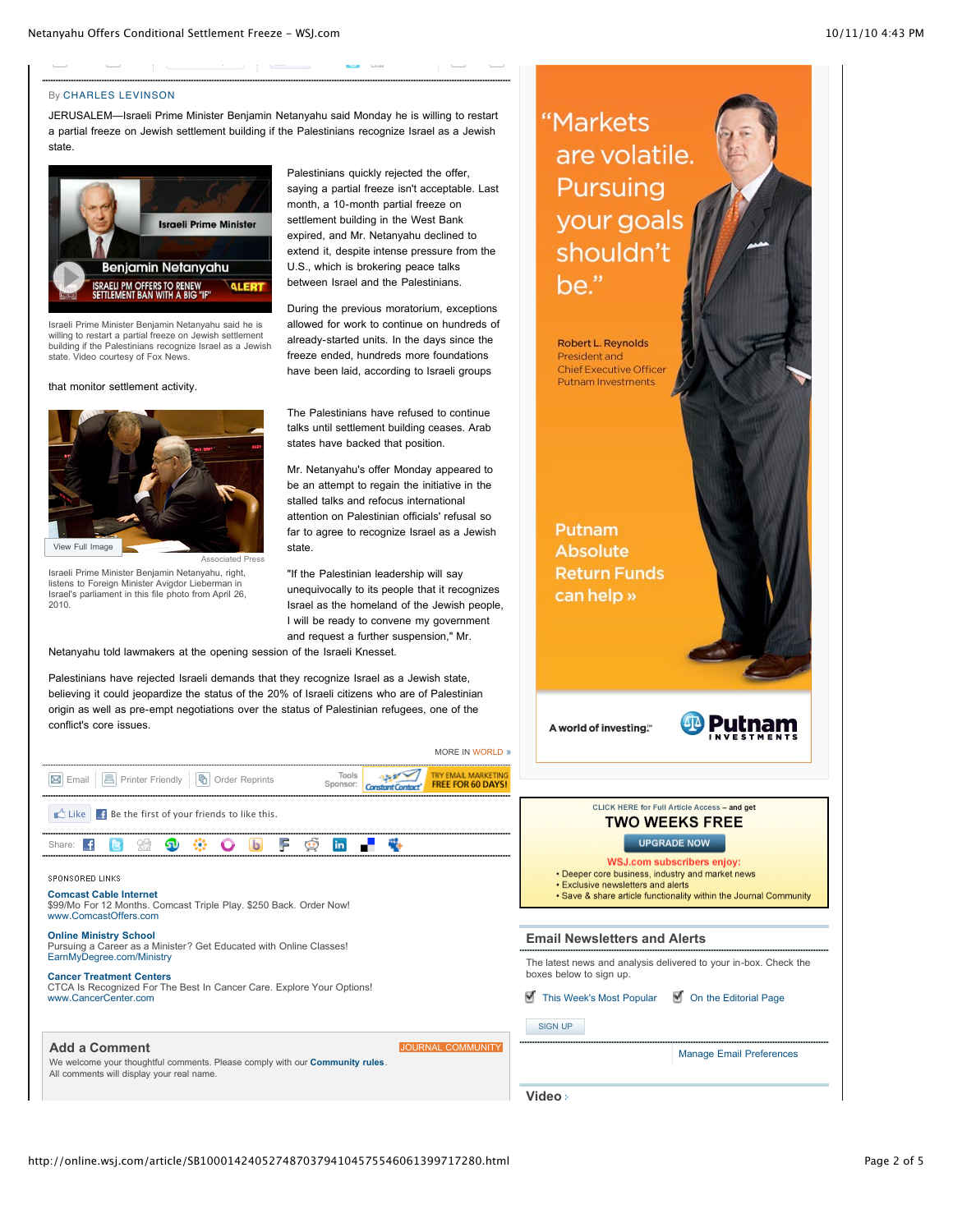| $\Box$ Track replies to my comment<br><b>CLEAR</b><br><b>POST</b>                                                                                            |                                                     | Go to Comments tab                                                         | Netanyahu                                                                                                                                                                                            | An Offer from                                                                                                                                                                                        | <b>End in Sight for</b><br><b>Trapped Miners</b> | <b>Mandela's Private</b><br><b>Writings Released</b> |  |
|--------------------------------------------------------------------------------------------------------------------------------------------------------------|-----------------------------------------------------|----------------------------------------------------------------------------|------------------------------------------------------------------------------------------------------------------------------------------------------------------------------------------------------|------------------------------------------------------------------------------------------------------------------------------------------------------------------------------------------------------|--------------------------------------------------|------------------------------------------------------|--|
|                                                                                                                                                              |                                                     |                                                                            | 1:44                                                                                                                                                                                                 |                                                                                                                                                                                                      | 1:34                                             | 1:47                                                 |  |
| <b>Related Stories</b>                                                                                                                                       | <b>Related Videos</b>                               |                                                                            | <b>More in World</b>                                                                                                                                                                                 |                                                                                                                                                                                                      |                                                  |                                                      |  |
| <b>Netanyahu to Put Loyalty Oath to Vote</b><br>10/8/2010                                                                                                    | 2 hrs ago<br><b>EM Israel Offers</b>                |                                                                            | Trio Share Nobel Economics Prize                                                                                                                                                                     |                                                                                                                                                                                                      |                                                  |                                                      |  |
| <b>Israeli Cabinet Passes Loyalty Bill</b>                                                                                                                   |                                                     | <b>Conditional Settlement</b><br><b>Freeze</b>                             | U.S. May Have Killed Aid Worker                                                                                                                                                                      |                                                                                                                                                                                                      |                                                  |                                                      |  |
| 14 hrs ago                                                                                                                                                   | nin Netanyahu<br><b><i>ENGINORES</i></b>            |                                                                            | Miners Head for the Hills as Gold Prices Soar                                                                                                                                                        |                                                                                                                                                                                                      |                                                  |                                                      |  |
| Vote Backs Mideast Talks Halt 10/9/2010                                                                                                                      |                                                     | 10/11/2010                                                                 |                                                                                                                                                                                                      |                                                                                                                                                                                                      | After Rescue, Miners Face Hospitalization        |                                                      |  |
| In Global Hunt for Hit Men, Tantalizing<br><b>Trail Goes Cold 10/8/2010</b>                                                                                  |                                                     | <b>Ex An Offer from</b><br><b>Netanyahu</b>                                | <b>Rebels Pressure Italian Government</b>                                                                                                                                                            |                                                                                                                                                                                                      |                                                  |                                                      |  |
| <b>Palestinians Seek a Suspension of</b><br>Negotiations 10/3/2010                                                                                           |                                                     |                                                                            |                                                                                                                                                                                                      | <b>Most Popular</b>                                                                                                                                                                                  |                                                  |                                                      |  |
| Palestinians Keep Talks Alive 9/28/2010                                                                                                                      |                                                     | 10/4/2010                                                                  | Emailed<br>Video<br>Commented<br><b>Searches</b><br>Read                                                                                                                                             |                                                                                                                                                                                                      |                                                  |                                                      |  |
| <b>U.S. Tries to Avert Mideast Impasse</b>                                                                                                                   |                                                     | <b><i><u><b>Ö</b></u></i></b> Netanyahu Defends<br><b>Settlers' Rights</b> |                                                                                                                                                                                                      |                                                                                                                                                                                                      |                                                  |                                                      |  |
| 10/3/2010<br><b>U.S. Envoy to Try Salvaging Peace Talks</b>                                                                                                  |                                                     |                                                                            | 1.                                                                                                                                                                                                   |                                                                                                                                                                                                      | <b>Opinion: Shutting Up Business</b>             |                                                      |  |
| 9/28/2010                                                                                                                                                    |                                                     |                                                                            | <b>Watch Out for ATM Skimming</b><br>2.                                                                                                                                                              |                                                                                                                                                                                                      |                                                  |                                                      |  |
|                                                                                                                                                              |                                                     |                                                                            | 3.                                                                                                                                                                                                   |                                                                                                                                                                                                      | <b>Congress Aides Gain From Stock Trades</b>     |                                                      |  |
|                                                                                                                                                              | <b>CLICK HERE for Full Article Access - and get</b> |                                                                            | 4.                                                                                                                                                                                                   |                                                                                                                                                                                                      | <b>Microsoft Unveils New Handsets</b>            |                                                      |  |
|                                                                                                                                                              | TWO WEEKS FREE                                      |                                                                            | Apple Readies iPhone for Verizon<br>5.                                                                                                                                                               |                                                                                                                                                                                                      |                                                  |                                                      |  |
| <b>UPGRADE NOW</b>                                                                                                                                           |                                                     |                                                                            | Most Read Articles Feed                                                                                                                                                                              |                                                                                                                                                                                                      |                                                  |                                                      |  |
|                                                                                                                                                              | <b>WSJ.com subscribers enjoy:</b>                   |                                                                            |                                                                                                                                                                                                      |                                                                                                                                                                                                      |                                                  |                                                      |  |
| • Deeper core business, industry, and market news<br>• Exclusive newsletters and alerts<br>• Save & share article functionality within the Journal Community |                                                     |                                                                            | <b>Latest Tweets</b><br>Follow                                                                                                                                                                       |                                                                                                                                                                                                      |                                                  |                                                      |  |
|                                                                                                                                                              |                                                     |                                                                            | "Bonuses, Banker Bashing Draw Equal Fire<br>http://on.wsj.com/cotpEz"<br>1 hrs 13 min ago from WSJUK (WSJ U.K.)                                                                                      |                                                                                                                                                                                                      |                                                  |                                                      |  |
|                                                                                                                                                              |                                                     |                                                                            |                                                                                                                                                                                                      | "Iconic London Building In Line For Makeover<br>http://on.wsj.com/9W9MuK"<br>1 hrs 13 min ago from WSJUK (WSJ U.K.)                                                                                  |                                                  |                                                      |  |
|                                                                                                                                                              |                                                     |                                                                            |                                                                                                                                                                                                      | "Politician Roils German Immigration Debate: A German<br>conservative leader's suggestion that the country admit n<br>http://on.wsj.com/9crY25"<br>1 hrs 22 min ago from WSJEurope (WSJ Europe News) |                                                  |                                                      |  |
|                                                                                                                                                              |                                                     |                                                                            | "Bonuses, Banker Bashing Draw Equal Fire: Financial firms<br>need to agree to restrain banker bonuses, while polit<br>http://on.wsj.com/aRUKZI"<br>1 hrs 22 min ago from WSJEurope (WSJ Europe News) |                                                                                                                                                                                                      |                                                  |                                                      |  |
|                                                                                                                                                              |                                                     |                                                                            |                                                                                                                                                                                                      | "Politician Roils German Immigration Debate<br>http://on.wsj.com/cgz47B"<br>1 hrs 35 min ago from WSJEuropeBiz (WSJ Europe Business)                                                                 |                                                  |                                                      |  |
|                                                                                                                                                              |                                                     |                                                                            | <b>Latest Headlines</b>                                                                                                                                                                              |                                                                                                                                                                                                      |                                                  |                                                      |  |
|                                                                                                                                                              |                                                     |                                                                            | <b>Congress Aides Gain From Stock Trades</b>                                                                                                                                                         |                                                                                                                                                                                                      |                                                  |                                                      |  |
|                                                                                                                                                              |                                                     |                                                                            | Trio Share Nobel Economics Prize                                                                                                                                                                     |                                                                                                                                                                                                      |                                                  |                                                      |  |
|                                                                                                                                                              |                                                     |                                                                            | U.S. May Have Killed Aid Worker                                                                                                                                                                      |                                                                                                                                                                                                      |                                                  |                                                      |  |
|                                                                                                                                                              |                                                     |                                                                            | <b>Report: College Dropouts Cost Taxpayers Billions</b>                                                                                                                                              |                                                                                                                                                                                                      |                                                  |                                                      |  |
|                                                                                                                                                              |                                                     |                                                                            |                                                                                                                                                                                                      |                                                                                                                                                                                                      | Clinton Puts His Popularity to Work              |                                                      |  |
|                                                                                                                                                              |                                                     |                                                                            | Alleged Fort Hood Shooter to Face Victims                                                                                                                                                            |                                                                                                                                                                                                      |                                                  |                                                      |  |
|                                                                                                                                                              |                                                     |                                                                            |                                                                                                                                                                                                      |                                                                                                                                                                                                      | <b>Explosives Found in N.Y. Cemetery</b>         |                                                      |  |
|                                                                                                                                                              |                                                     |                                                                            |                                                                                                                                                                                                      | Railroads Chug Along                                                                                                                                                                                 |                                                  |                                                      |  |
|                                                                                                                                                              |                                                     |                                                                            |                                                                                                                                                                                                      |                                                                                                                                                                                                      | Massey Settles Suits Over '06 Fire               |                                                      |  |
|                                                                                                                                                              |                                                     |                                                                            | Democrats Aim to Curb GOP Donors                                                                                                                                                                     |                                                                                                                                                                                                      |                                                  |                                                      |  |